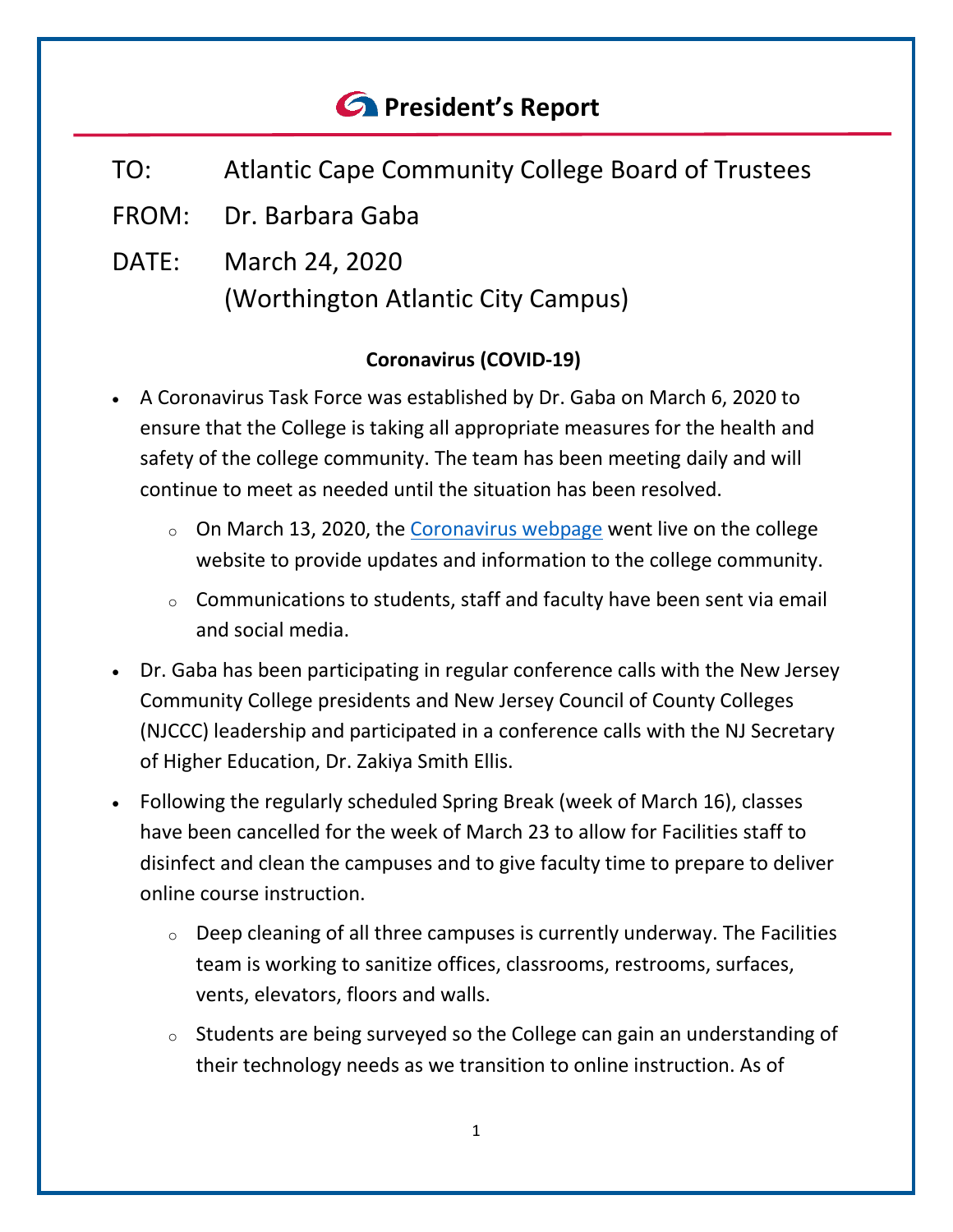Friday, March 20, 1,126 responses have been received, and the survey closes on Wednesday.

- Online instruction for all courses will begin on Monday, March 30 and will continue until further notice.
	- $\circ$  Late-Start courses scheduled to begin on March 23 have been pushed back one week to begin on March 30.
- Pursuant to Governor Murphy's Executive Order on March 16, non-essential employees began working from home on Wednesday, March 18.
	- $\circ$  Currently, all full time and part time staff are being paid and are expected to be available via phone and email during regular working hours.
	- $\circ$  Phone lines are being answered at all three campuses and calls are being directed to the appropriate department for response.
- A number of College and Foundation events have been cancelled or postponed due to the Coronavirus outbreak.
	- $\circ$  The Distinguished Alumni Dinner scheduled for April 1 has been cancelled.
	- $\circ$  The Restaurant Gala has been postponed to May 27, 2020.
	- <sup>o</sup> All team sports have been cancelled for the remainder of the semester following the decision by NJCAA Region XIX.
- Communications to the Board and college community will continue to be sent on a regular basis.

### **Legislative Advocacy**

• Dr. Gaba testified before the Senate Budget and Appropriations Committee on March 12 at Rowan University. Student Government Association (SGA) President and Community College Opportunity Grant (CCOG) recipient Joelle Motley also testified at the hearing about the importance of continued funding for higher education assistance programs such as CCOG.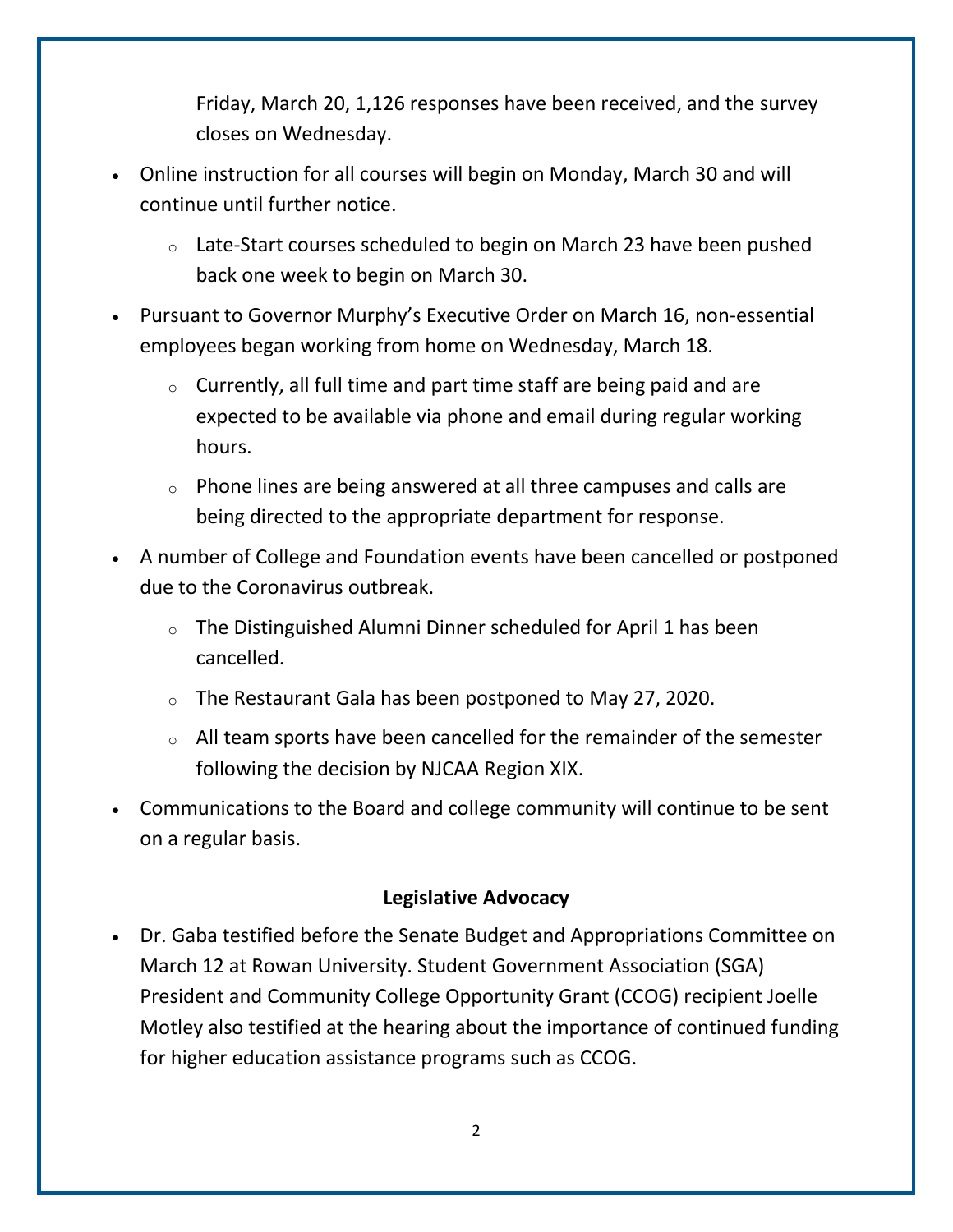### **Capital Improvement Plan**

- Renovation projects for Buildings H, D and K are in process.
	- $\circ$  Bids for H Building are due on March 25 and a bid award recommendation will be brought to the April Board meeting. The scheduled start date is April 18 with anticipated completion in August 2020.
	- $\circ$  Bids for D and K Buildings will be due on April 23 and a bid award recommendation will be brought to the May Board meeting. K Building work is expected to run from June to November 2020 with D Building to follow from December to July of 2021.
- As included in the meeting agenda, the Chapter 12 request for FY21 is being submitted for Board approval and totals \$4.8M.

### **Partnerships – University**

- On March 3, 2020, Atlantic Cape hosted a signing ceremony to formalize its 3+1 Pathways Program agreement with Thomas Edison State University. Dr. Gaba and Dr. Merodie Hancock, President of Thomas Edison, gave remarks highlighting the value of this program, which enables students to seamlessly transfer up to 90 credits completed at Atlantic Cape towards a Bachelor's degree at Thomas Edison State University.
- Atlantic Cape co-sponsored Rutgers' "Interprofessional Day of Learning" held on March 6, 2020 at the Rutgers Building on the Mays Landing Campus. Dr. Gaba delivered welcome and closing remarks at this event, which brought together over 200 professionals from around South Jersey working in the fields of public health, social work, and healthcare. The focus was to discuss and exchange knowledge on pertinent community health issues such as mental illness, homelessness, substance abuse, and domestic violence.

### **Community Relations (Atlantic City)**

• Atlantic City's first "Quality of Life Series" workshop was held on the Worthington Atlantic City Campus on February 27, 2020. The monthly public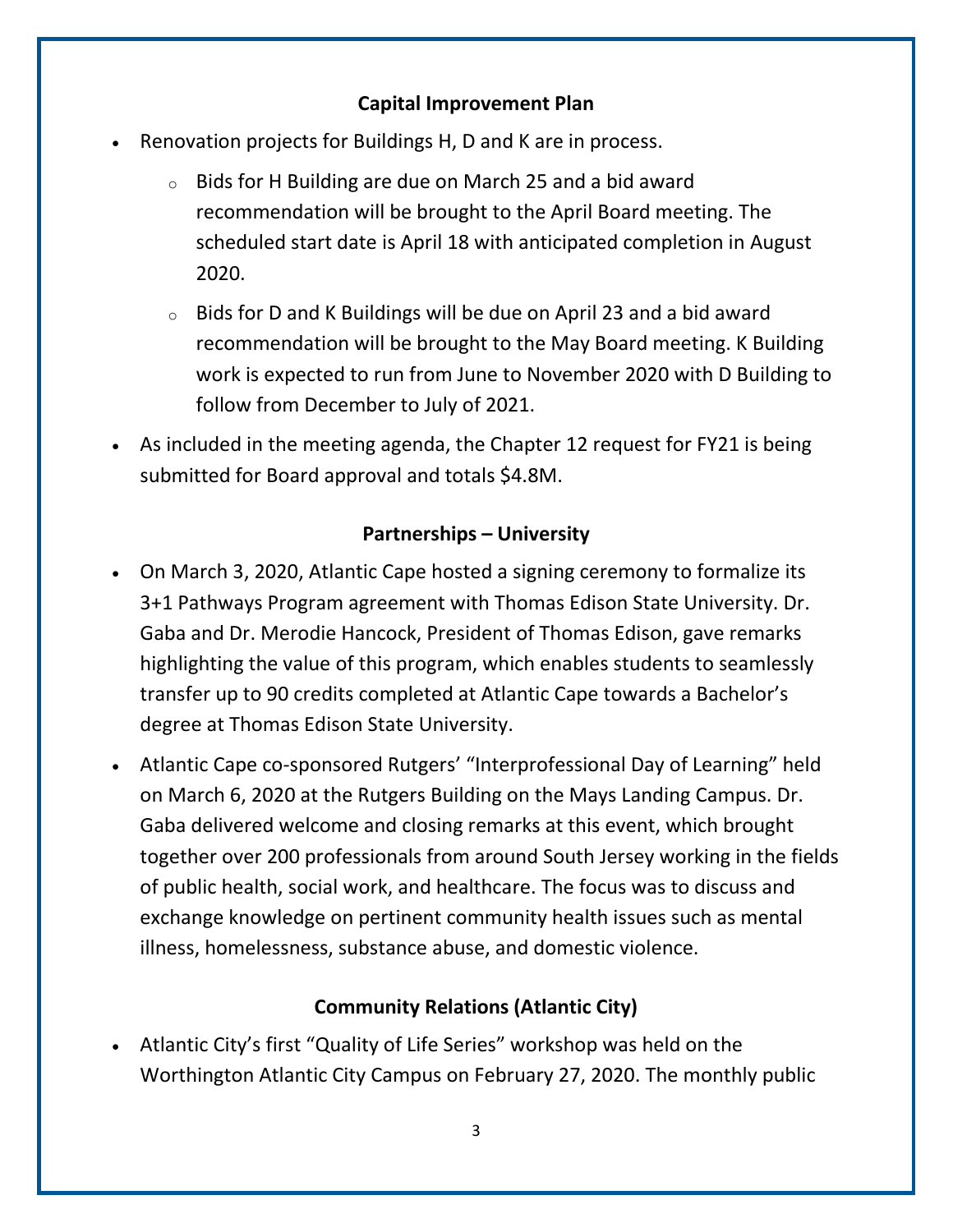meeting focuses on quality-of-life issues for city residents and community members. These workshops are organized by the Atlantic City Mayor's Office.

- Atlantic Cape hosted a coalition of Atlantic City multicultural community organizations in order to discuss community issues in the area. A reunion of community representatives from Latino, Chinese, Vietnamese, Pakistani, Bengali, and Indian organizations will discuss ongoing community issues and efforts, specifically around the efforts of establishing a multicultural community center in Atlantic City.
- Atlantic Cape is partnering with local community organizations and the Atlantic City Complete Count Committee to stress the importance of the upcoming United States Census, and ensure that all our community members are counted in the upcoming census.
- In an effort to continue reinforcing our partnership with the Atlantic City Public Library, Atlantic Cape has agreed to have a presence at the Atlantic City Public Library through their new "Fresh Start Program." Victor Moreno, Community Outreach Manager, will be visiting the Library on a regular basis to share educational resources available through Atlantic Cape to Fresh Start program participants.
- Victor Moreno, Community Outreach Manager, met with John Brooks Recovery Center staff in Atlantic City on March 5, 2020 to discuss clients' educational needs and building a stronger partnership with Atlantic Cape. An information session will be held on March 27 with 30 of their clients, so they can learn more about what educational opportunities are available through Atlantic Cape.
- Victor Moreno, Community Outreach Manager, met with the Casino Reinvestment Development Authority (CRDA), Deputy Executive Director Rosa Farias. The CRDA has agreed to give Atlantic Cape free publicity space on their electronic screens around the City of Atlantic City.
- Victor Moreno, Community Outreach Manager, met with Turning Point Day Center for the homeless on March 9, 2020 to discuss how Atlantic Cape can collaborate and build a stronger partnership.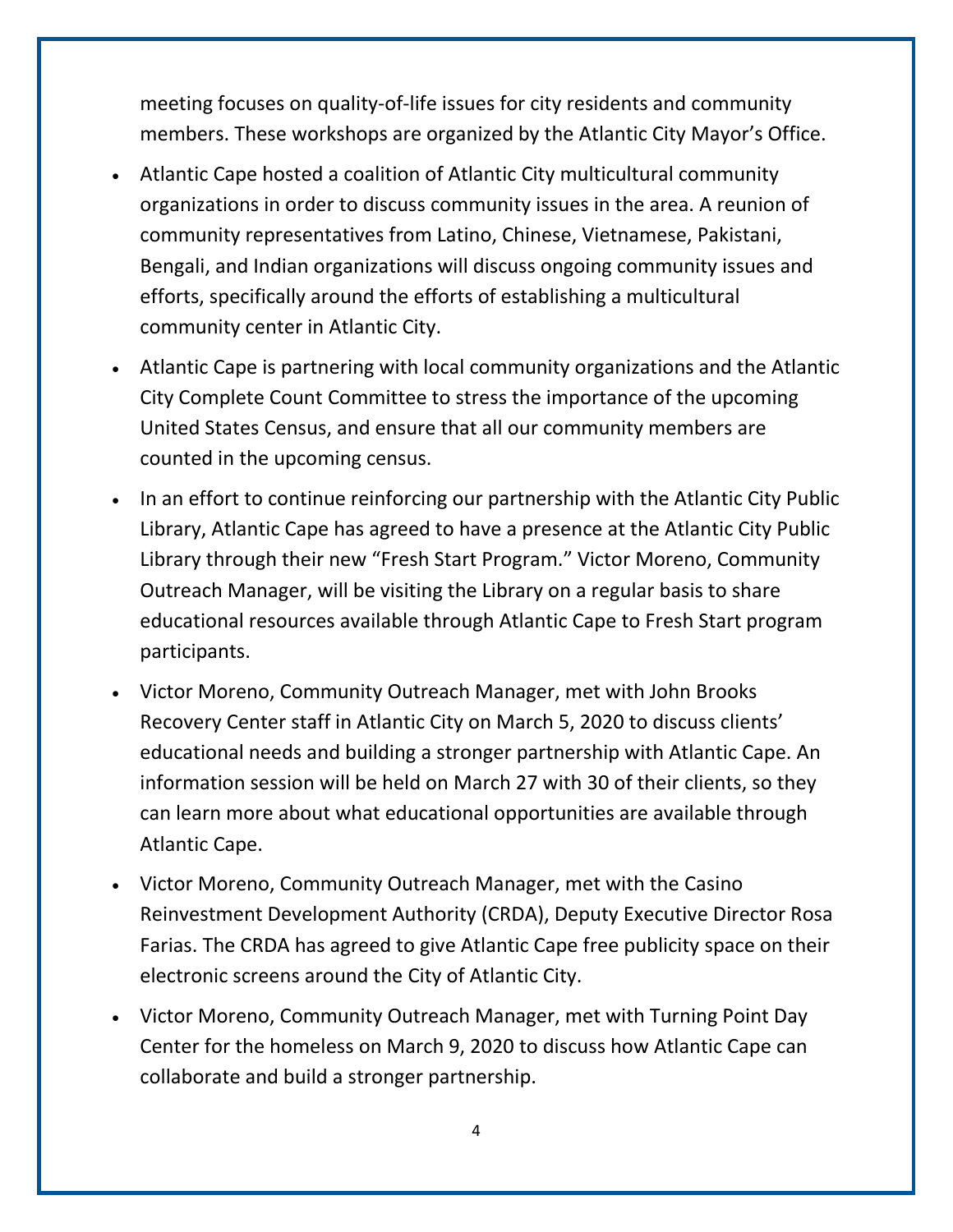- Atlantic Cape welcomed the NAACP Youth Council members to our Worthington Atlantic City Campus. The high school students received demonstrations from our Paramedic and Health Professional Institute (HPI) departments.
- Atlantic Cape will lead the College and Career workshops for Delta Sigma Theta Sorority, Inc. GEMS program. The Delta GEMS program offers a road map for college and career planning through activities that provide opportunities for self-reflection and individual growth.
- The Juvenile Detention Alternative Initiative (JDAI) Committee led a community meeting on March 5, 2020 at the Worthington Atlantic City Campus to discuss alternatives to detention for juveniles and young adults with a focus on education and workforce.

## **Workforce Development**

• Workforce Development is working with Cape Regional Medical Center to begin training the first cohort under the Healthworks Grant. Cape Regional is planning to train nine (9) current Customer Service Representatives as Medical Assistants.

#### **Retention**

• The Men of Atlantic Cape (MAC) held their annual new member induction ceremony on the Mays Landing Campus on March 3. Dr. Gaba and Dean Paula Davis delivered welcome remarks. The event highlighted the importance of this retention program and the participants' success at Atlantic Cape and beyond. Michael Forest, Counselor, has done excellent work coordinating the program.

### **Public Relations**

• Dr. Gaba was interviewed by the *Press of Atlantic City* for Women's History Month and her profile appeared on the front page of the Sunday, March 15 issue.